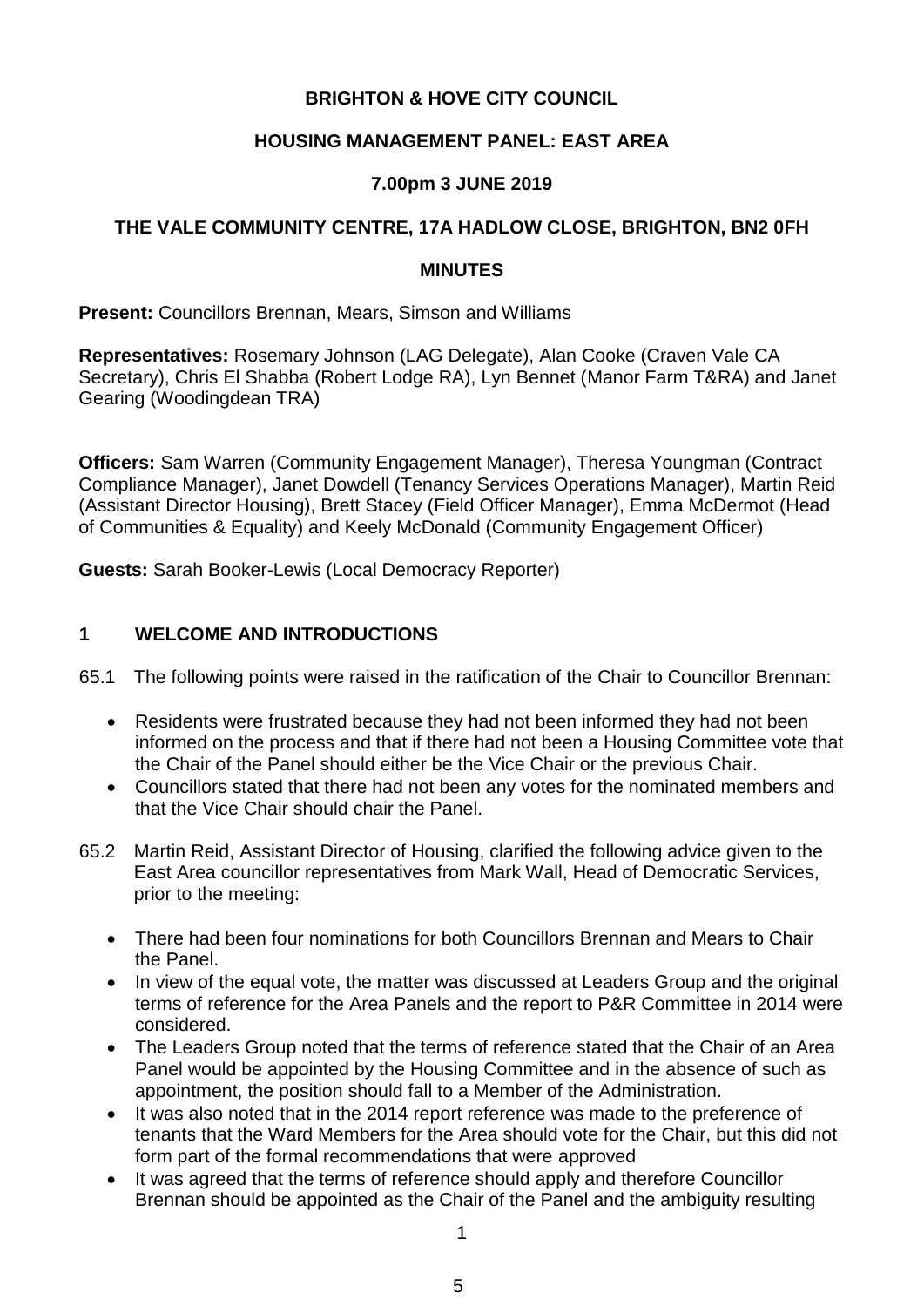from the report in 2014 to be reviewed should be referred to the Constitution Working Group for consideration as part of its current review of the Constitution.

65.3 Martin Reid stated that the key actions from the points raised from residents and councillors would be to write to resident representatives to share the information detailing the election of Chair, the constitutional advice to include the 2014 report and to advise when the matter of any ambiguity will be considered at Constitutional Review Group.

## **2 APOLOGIES**

66.1 Apologies were received from Brenda Murphy and Eddie Wilson.

## **3 CHAIR'S COMMUNICATIONS**

67.1 The Chair gave the following communications:

"Anti-social behaviour is one of the most important issue for tenants of social housing. It damages lives and communities and its impact can be profound and far reaching. Our Tenancy Team work in close partnership with the Police and Community Safety Team to deal with anti-social behaviour within the city.

The team works to do all it reasonably can to prevent crime and disorder in our housing stock and works with new legislation that has radically altered the powers the council has to tackle anti-social behaviour.

Please let your Community Engagement Officer know if you would be interested in attending one of the Enforcement workshops being arranged by the team which share information on how they work and deal with this type of behaviour"

- 67.2 Councillor Simson requested that more information should be provided on how the Council as a social landlord would interact with residents, beyond just council tenants, to get a wider picture of the City's needs and that Woodingdean had experienced communication difficulties.
- 67.3 Ododo Dafe, Head of Income Involvement & Improvement, responded that Housing would take the lead and report to Housing Customer Services.
- 67.4 Martin Reid, Assistant Director of Housing, added that the issue would be taken to a senior level if there were a pattern of non-responses to consistent problems.

# **4 MINUTES OF THE PREVIOUS MEETING**

68.1 **RESOLVED:** That the minutes of the previous meeting be agreed as a correct record.

### **5 RESIDENTS QUESTION TIME**

- 69.1 **1) Estate Development Budget 2020/21**
	- **2) Estate Development Budget 2019/20**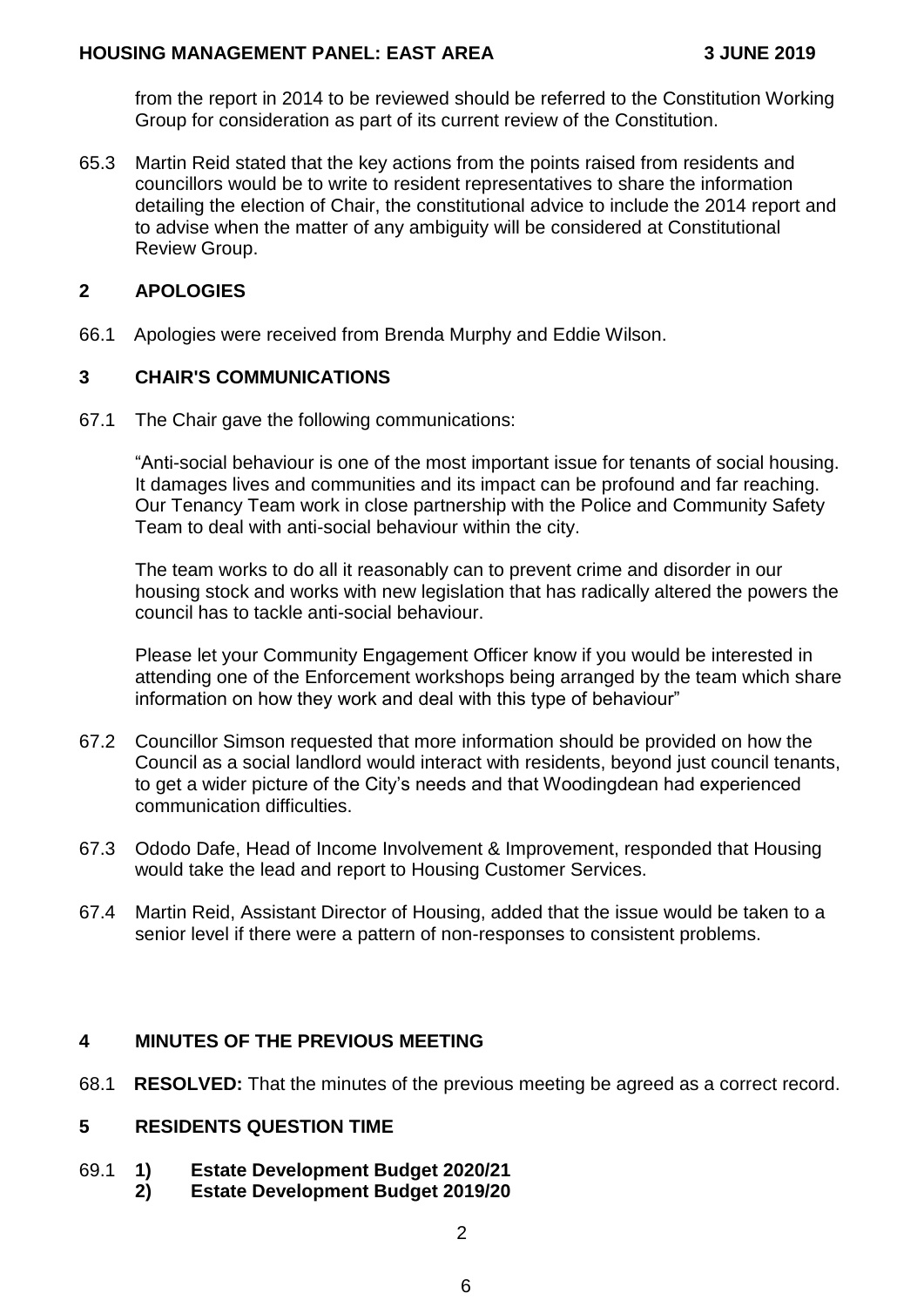- Residents asked what projects the Woodingdean area, which was predominantly independent houses which lacked communal areas, was eligible to bid for in the EDB because they could not apply for fencing.
- Martin Reid responded that Housing could meet residents to discuss this matter and to walk the estate to explore what bids could be processed. Housing had offered to do this before July, at residents' convenience, and other estates had already benefitted from this offer.
- Ododo Dafe stated that Hilary Edgar's written response to the question had mentioned a potential budget to be set up for individual fencing for tenants' homes to equitably execute projects.
- Sam Warren, Community Engagement Manager, stated that there was a group reviewing the EDB budget which would welcome resident feedback and that if the criteria was not clear enough, resulting in residents not understanding why their bids had been rejected, that they wanted to clarify this.
- In response to residents asking why fencing was not offered to tenants in arrears, Ododo Dafe responded that the Council would be happy to engage with tenants in arrears and that residents should contact Housing Customer Service or Management Team to arrange a payment plan which the residents would have to adhere to for three months to become eligible, however if the fencing was a health and safety matter then it would not be necessary.
- In response to Councillor Simson asking how the Council assessed eligibility, officers stated that it was a new process and the criteria was being designed using residents' comments and feedback.
- The Chair stated that the process should be on a case-by-case basis and that if an incident happened in future that it should be addressed, investigated and brought back to the Panel.
- In response to Ododo Dafe explaining that if a resident felt their bid had been treated unfairly that there was an appeal system and if necessary a problem would be rectified, Councillor Bell said that there had been incidences where residents were forced to wait until the following year to re-bid.
- Councillor Simson stated that fences were important to estates because they improved the environment in social areas.

# 69.2 **3) Weeds and debris in guttering**

- Residents stated that there were no recent estate visits and asked if MEARS were monitoring the estate or whether maintenance was purely based on reported incidences.
- Councillor Williams said that following an estate walk with Councillor Platts that the problems spotted had been quickly rectified and proposed that this exercise should be a regular occurrence.
- In response to leaseholders asking why operatives could not be trained with an armed hose device to gutter flat roofs to avoid using scaffolding, Theresa Youngman, Contract Compliance Manager, stated that this device could not be used if the building was above two stories because operatives would not have sight of the gutter and that there was health and safety legislation protecting the current scaffolding procedure.

# **6 NEW COMMUNITY ENGAGEMENT TEAM**

6.1 Emma Mc Dermot, Head of Communities & Equality, introduced the new community engagement team which pooled knowledge and skills from the Resident Involvement Officers and the Neighbourhoods and Communities Team to create a single face for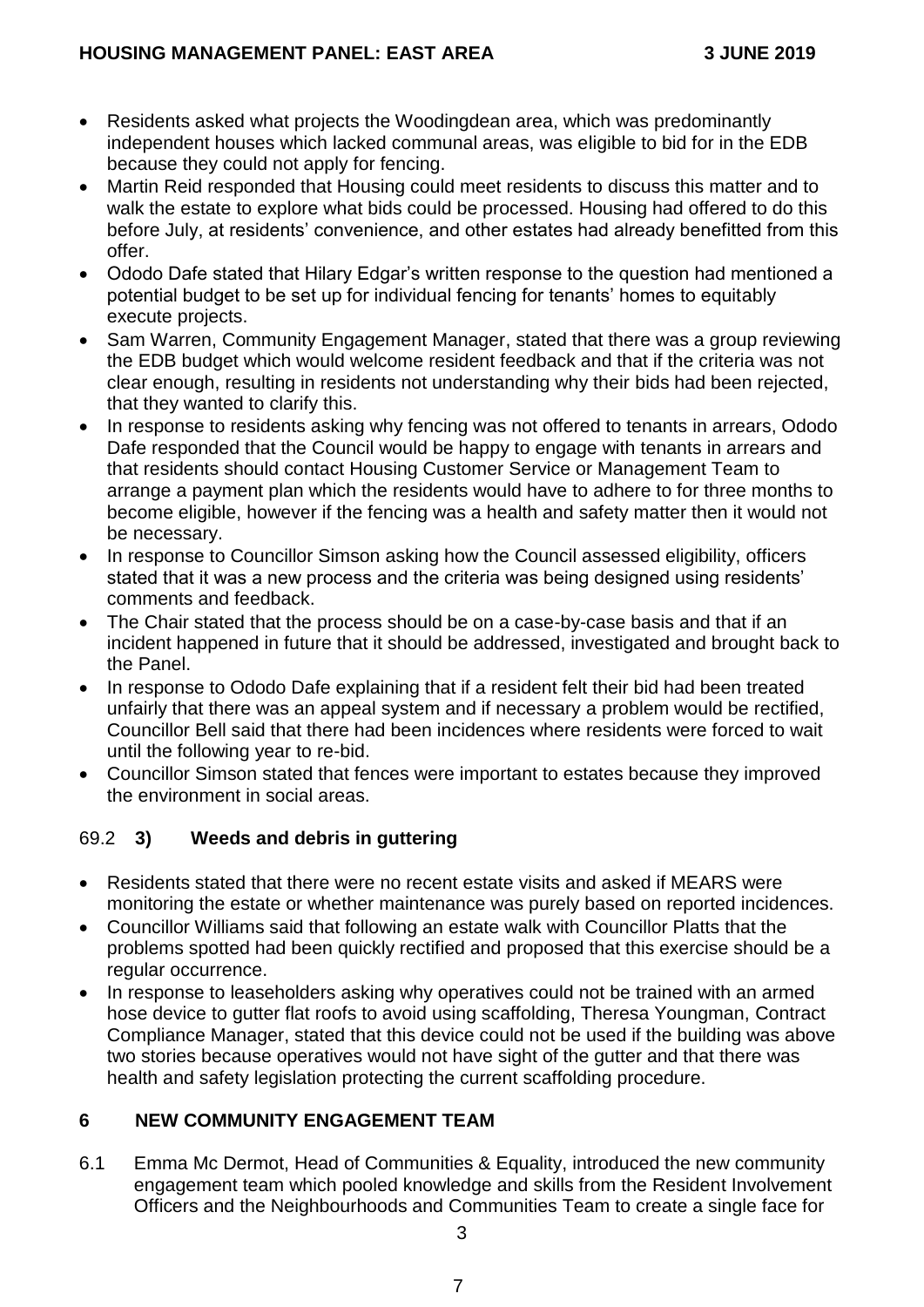resident issues. The method of contact and frontline capacity would remain the same and the teams were funded by the HRA and the General Fund.

- 6.2 Councillor Mears stated that the HRA, which was paid for using social rents, subsidised the General Fund to ease their deficit using the HRA surplus. Similar citywide teams, such as Field Officers, carried out other enforcement remits unrelated to Housing, whilst being largely funded by the General fund thus short-changing tenants.
- 6.3 Leaseholders said that the HRA was also funded by the leaseholder service charge and that only half of councils blocks housed leaseholders, Martin Reid responded that this issue would be directed to the LAG with a report.
- 6.4 Emma Mc Dermot responded that the amount of HRA funding to the service had not changed and the money from the General Fund had been granted through management cuts – not subsidised from other channels.
- 6.5 Sam Warren, Community Engagement Manager, stated that as the manager of the new team that they would take on residents' concerns and they would be supporting tenants on several issues in Housing that were not previously supported.
- 6.6 In response to Councillor Williams asking for funding statistics, Emma Mc Dermot stated the statistics were clear, approved by lead members and scrutinised by tenants.
- 6.7 Marin Reid commented that when the Field Officers had attended the previous Panel, HRA funding was also raised and that an action taken was to provide a spending breakdown for information which they would now duplicate for the Community Engagement Team.
- 6.8 **RESOLVED:** That the Panel agreed to note the report.

### **7 ENVIRONMENTAL IMPROVEMENT SURVEY**

- 7.1 Janet Dowdell, Tenancy Services Operations Manager, introduced the environmental improvement survey which was a new pilot initiative launched for seven weeks to collate resident feedback to then bring comments to meetings and organise estate projects.
- 7.2 Councillor Simson raised concern over the existence of the survey not communicated to residents sufficiently and caused animosity regarding the survey only being only directed towards to council tenants when improvements would affect the entire estate.
- 7.3 In response to leaseholders expressing frustration over the lack of consultation over project considering footing large bills, Janet Dowdell stated that the environmental improvements were HRA funded which was also the reason that it was only council tenants and leaseholders consulted for projects however all estate residents were welcome to attend the meetings.
- 7.4 Martin Reid stated that he had spent time with the LAG to improve engagement earlier in this process, beyond the statutory 30-day consultation period, and a report had been approved at committee for that agreed route.

4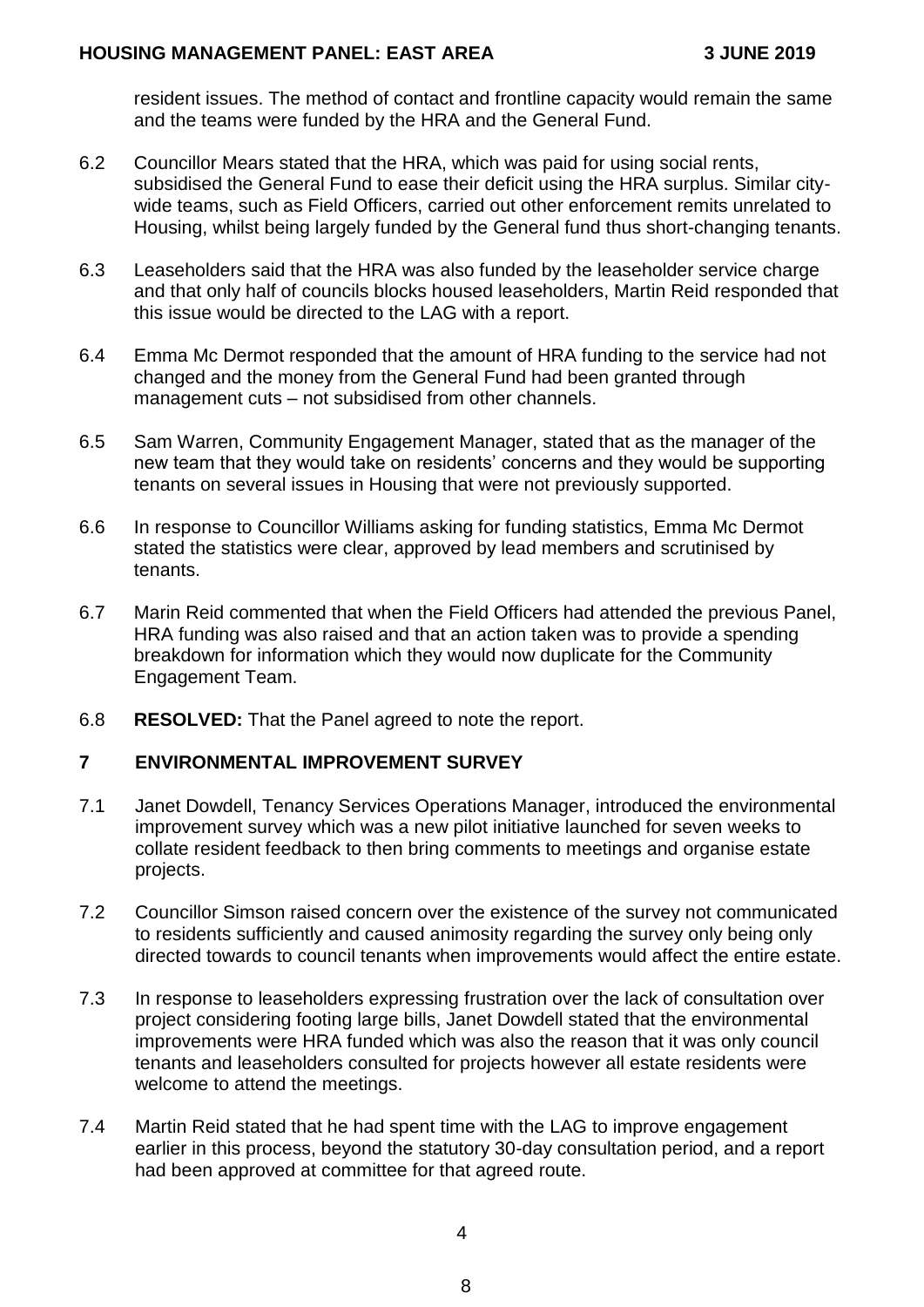### **HOUSING MANAGEMENT PANEL: EAST AREA 3 JUNE 2019**

- 7.5 In response to residents stating that all tenants, including private renters, should have a voice in what is planned for Housing land, Ododo Dafe stated that this was not planned for the first round of consultation which was to ensure that resident voices were primarily heard and apologised for the ambiguous wording on the survey.
- 7.6 In response to the Chair questioning whether residents could be provided with paper copies of the surveys, Janet Dowdell stated they would not be provided and if residents had difficulties in completing the online survey then they could either ring or visit the help desk or customer services for a member of staff to assist or manually complete the form on their behalf.
- 7.7 Councillor Mears referred to the Field Officer presentation at the previous meeting and commented on how their remit was increasingly citywide beyond Housing services, Brett Stacey informed that there the HRA budget contributed between 10- 15% of the Field officer budget and they were delivering support to several Housing services with notable improvements. He added that the Fields Officers had been active for five months and the first set of performance statistics were soon to be generated.
- 7.8 Janett Dowdell stated that there were currently three meetings per month in a year's programme and once the survey was complete a report would go to the Housing Committee for review.
- 7.9 **RESOLVED –** That the Panel agreed to note the report.

## **8 ANNUAL REPORT 2019**

- 8.1 Ododo Dafe, Head of Income Involvement & Improvement, introduced the Annual Report and stated that it was presented in the same style as previous years, that all housing organisations were obliged to this commitment to tenants and leaseholders and that the report would be published in Homing In once when agreed at the Housing Committee.
- 8.2 The Chair said that the report provided a good insight and intentions on efforts to increase social value to Housing services.
- 8.3 **RESOLVED –** That the Panel agreed to note the report.

## **9 PROGRAMME FOR FUTURE HOUSING REPAIRS, PLANNED MAINTENANCE AND CAPITAL WORKS**

- 9.1 Ododo Dafe, Head of Income Involvement & Improvement, introduced the report and welcomed any questions.
- 9.2 Councillor Mears claimed that the contract was costing tenants £10 million therefore tenants and leaseholders should have more say on how this money was spent high level information and consultation was necessary for them to do so. The staffing costs with the new programme were huge and needed to be reviewed.
- 9.3 Martin Reid stated that he would bring a budget update for these reports to future panels.